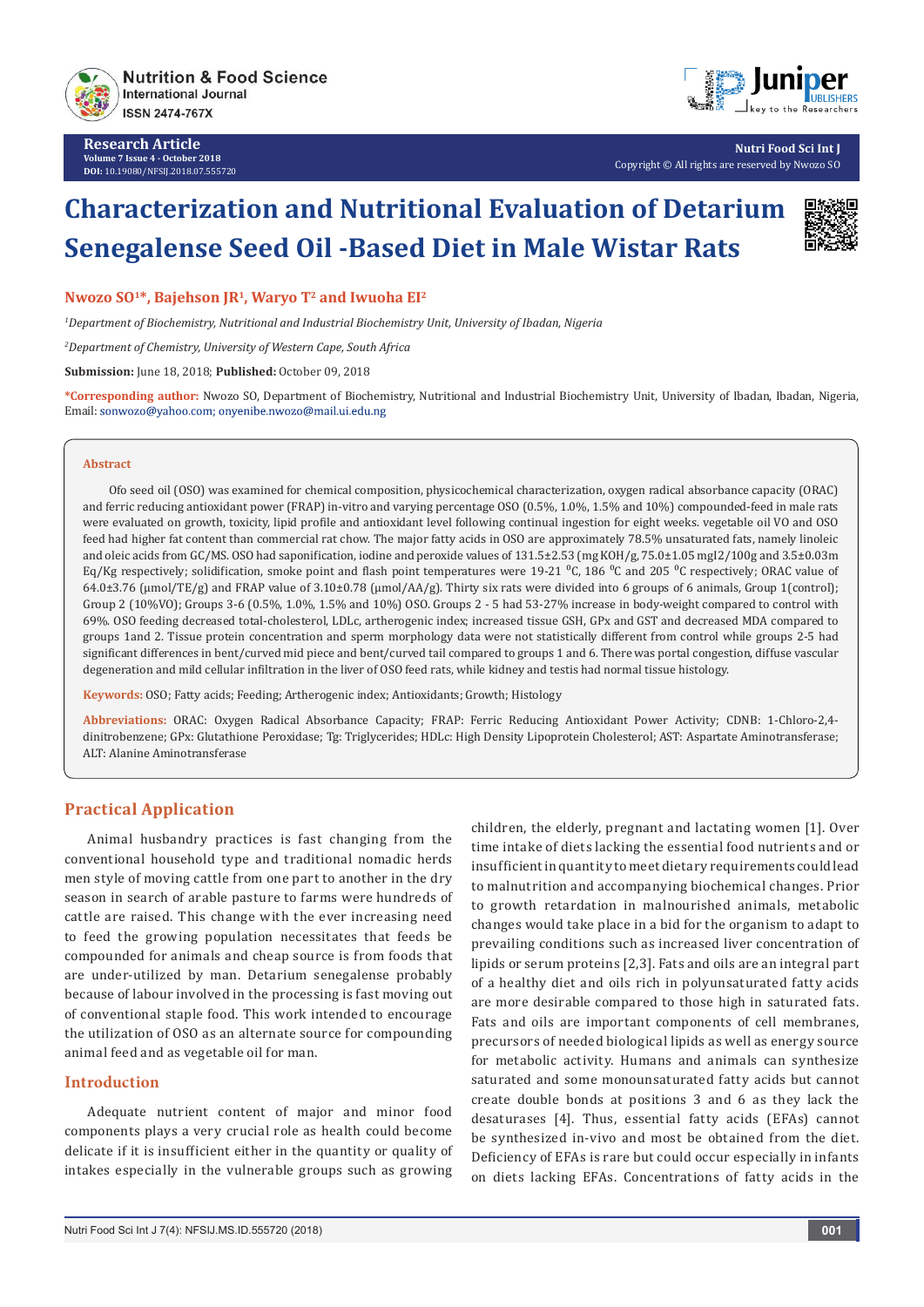blood depends on both dietary intake and metabolism [5,6]. Nutritionally, healthy oils are rich in polyunsaturated fatty acids, they do not only provide energy, but are nutritional essential play a major role in lowering serum cholesterol levels by the redistribution of cholesterol between the plasma and the tissues [7]. Modulating serum levels of lipids are important in coronary heart disease, type 2 diabetes and other disease conditions. Fats and oils are also important as they provide the antioxidative vitamin E which can also aid in preventing lipid peroxidation, an event involved in several ailments development. Commonly available oils in the market are olive, canola, sunflower, corn, rapeseed, coconut, peanut and palm nut. Increasing world population and accompanying rise in animal husbandry in the event of providing enough food has given rise to the need for alternate sources of oil for both nutritional and industrial purposes.

Detarium senegalense JF Gmelin (Caesalpinaceae) is a tree crop that gets to about 36m in height with buttressed bole and it is native to Tropical region of Africa. Common English name is tallow tree and in Eastern Nigeria, it is called Ofo. The leaves are eaten as vegetable for soups, enema for dysentery and as eye wash for conjunctivitis. The Seeds are used as a thickener in soups and stews in Eastern Nigeria. The fruit pulp is rich in vitamins [8], soluble dietary fiber present in it is in the form of mucus and lignans [9] and a water soluble non-starch polysaccharide has been reported in seed flour of the plant [10]. Most seed oils contain antinutritional factors which might limit its nutritional potential, thus the oil might need purification to enhance its suitability for consumption. Sequel to this, we characterized OSO and evaluated the effect of its continual ingestion for eight weeks on growth, markers of organ toxicity, serum lipid profile, tissue lipid peroxidation, tissue antioxidant levels, sperm characteristics / morphology and histopathology in male rats as this would provide information on biological utilization of the feed component which cannot be gotten from proximate and chemical constituents alone.

#### **Materials and Methods**

#### **Seed source and preparation**

Fresh Ofo seeds were purchased from Ojoo market, Ibadan on the market day; seeds were identified and authenticated By Mr Donatus Esiemakhai in the Herbarium of the Department of Botany, University of Ibadan, Ibadan, Nigeria. The seeds were air dried in the laboratory at normal room conditions and properly dried seeds were ground using Corona hand mill in Nutrition/industrial unit postgraduate laboratory in the Department of Biochemistry, University of Ibadan and subjected to Soxhlet extraction using nHexane for 6 hours in the Laboratory. The solvent was removed using rotary evaporator at 50 °C and we checked oil for presence of the solvent by flashing test between  $80-100$   $\degree$ C using an aliquot. Percentage yield of oil was 12.24% and the very pale brownish yellow oil obtained was stored at 4 °C until it was used.

#### **Feed formulation**

Normal control diet feed was prepared using soybean (27%), whole maize flour (Zea mays) (59%), vegetable oil (10%) and salt/vitamin mix (4%) was from Sigma-Aldrich Co. Ltd., Poole Dorset, UK. Same ingredients were used for test diet except Detarium senegalense seed oil was used wholly for 10% OSO feed and varying percentages (1.5%, 1.0%, and 0.5%) were supplemented with commercially consumed vegetable oil (VO) to make up the difference. Total oil composition was 10% for all formulated feeds used in this study. The different feed ingredients were thoroughly mixed, made into pellets for easy handling by animals and oven dried to prevent the growth of mold. Fully dried feeds were kept in previously labeled air tight bags and were stored at 4 °C to prevent microbial spoilage.

#### **Proximate analysis of the feeds**

Feeds were analyzed for proximate content as follows. Ash and mineral composition was by arching in a muffle furnace at 550 °C for 4 h. Total dietary fiber was determined by an enzymatic gravimetric method and crude oil content was assayed by extraction of the lipids with n-hexane in a Soxhlet extractor and was weighed to calculate the percentage. Standard micro Kjeldahl digestion apparatus was used to obtain percentage nitrogen content and this was used to obtain percentage protein by multiplying nitrogen content by a factor of 5.71 (this takes into account the non-protein nitrogen) and has been approved for calculating the crude protein content. Moisture content was determined by drying to a constant weight at 100 °C for 24h.

## **Characterization and physicochemical properties OSO**

OSO was evaluated by physical examination like color, whether the oil was in liquid state of semi-solid form at room temperature and the density, acid value, peroxide value, saponification number and iodine numbers were determined by methods described by AOAC [11]. The GC/MS of the oil was done on Water GCT equipped with CTC CombiPAL autoanalyzer using HP5 MS column. Flow rate of the carrier gas (helium) was 1-2mls/min, 2μL of sample was injected, injection temperature was 280 <sup>o</sup>C and scanning range from 15 - 700m/z. Samples were dissolved in dichloromethane and Peaks were identified using authentic standards from computer literature search based on fragmentation patterns, while peak area provided information on the percentage of each fatty acid component.

#### **Ferric reducing antioxidant power activity (FRAP)**

The ferric reducing antioxidant power assay of Ofo seed oil was done on a Multiscan Spectrum plate reader by using the method developed by Benzie & Strain [12]. Assay principle uses antioxidants as reductants in a redox-linked colorimetric method which measures the reduced oxidant at low pH, ferric tripyridyltriazine (FeIII-TPTZ) complex is reduced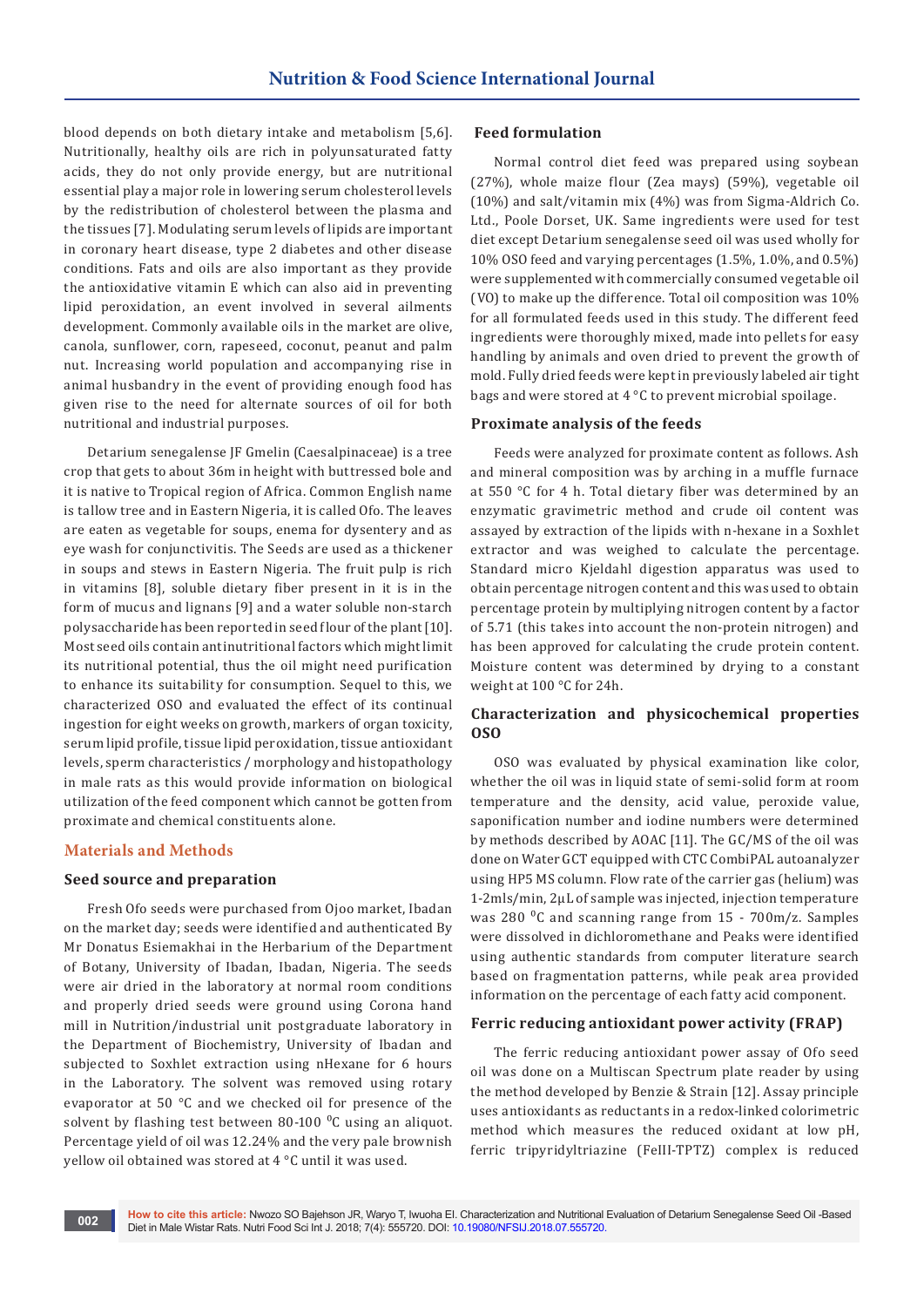to the ferrous form, forming an intense blue colour with an absorption maximum at 593nm. The change in absorbance is directly related to the reducing power of the electron donating antioxidants present in the reaction mixture.

#### **Oxygen radical absorbance capacity (ORAC)**

The oxygen radical absorbance capacity of Ofo seed oil was determined using fluorescein (C20H10Na2O5) as the fluorescent probe and 2,2'-Azobis(2-methylpropionamidine) dihydrochloride (AAPH) as peroxyl radical generator based on the method of Prior et al., 2003 [13]. This was performed on a Fluoroskan plate reader with fluorescence filters for an excitation wavelength of 490nm and emission wavelength of 530nm at 37 <sup>o</sup>C. Trolox calibration solutions were used as standard and ORAC values are calculated using a regression equation and data were expressed a micromoles of Trolox equivalents (TE) per milligram of sample

#### **Animals used and protocol approval**

Thirty-six male albino rats (Wistar strain) weighing between 60 - 80g was obtained from the animal house in the Department of Veterinary Physiology, University of Ibadan. Rats were transferred and allowed to acclimatize for two weeks, been maintained on the standard normal diet with water ad-libitum in the Biochemistry Department Animal House under normal room temperature before the commencement of the experiment. Animals were distributed randomly into six different groups of six rats each. Group 1: control on commercial rat chow from Ladokun Feed; Group 2 on 10% VO diet; Groups 3-5 were fed compounded diet using (0.5%, 1.0% and 1.5%) OSO made up to 10% using VO and Group 6 had 10% OSO compounded feed. All compounded feeds had 10% oil and animal feeding was done daily for sixty days. Animal care and handling were according to protocol of National Institute of Health (NIH publication, number 82- 23, revised 1985) and experimental design for our study was approved by Institutional Animal Care and Use Committee of University of Ibadan, Ibadan.

#### **Sample collection**

Animals were sacrificed by cervical dislocation and blood was obtained using 2ml syringe by cardiac puncture into clean bottles and allowed to clot. These were spun at 3000rpm for 10 minutes; the supernatant (serum) was removed and stored at  $4^{\circ}$ C. The liver and kidney were quickly removed, weighed, washed with 1.15% KCl, homogenized in 56mM Tris-HCl buffer (pH 7.4) containing 1.15% potassium chloride and the homogenate was centrifuged at 10,000rpm for 15 minutes to obtain post mitochondrial fraction (PMF) at  $4^{\circ}$ C.

#### **Biochemical assays**

Serum and tissue homogenate protein concentration was determined using the method Lowry et al., [14] with bovine serum albumin standard. Extent of lipidperoxidation was evaluated by measuring thiobarbituric acid reactive substances (TBARS) using the method of Varshney & Kale [15]. Superoxide dismutase (SOD) activity was assayed using the method of Misra & Fridovich [16]. Microsomal catalase (CAT) activity was determined by using hydrogen peroxide as described by Claiborne [17]. Briefly, the reaction mixture contained phosphate buffer (0.01 M, pH 7.0), tissue homogenate and 2M H2O2. The reaction was stopped by the addition of dichromateacetic acid reagents (5% potassium dichromate and glacial acetic acid were mixed in a ratio of 1:3). Reduced glutathione (GSH) level was determined by measuring the rate of formation of the chromophoric product in a reaction between DTNB (5,5´-dithiobis- (2-nitrbenzoic acid) and free sulphydryl groups at 412 nm as described by Beutler et al., [18] and glutathione-stransferase (GST) activity was determined using 1-Chloro-2,4 dinitrobenzene (CDNB) at 340 nm was determined according to the method of Habig et al., [19]. Glutathione peroxidase (GPx) activity was measured according to the method of Hafeman et al., [20] based on the degradation of H2O2 in the presence of GSH. Total Cholesterol (Tc), Triglycerides (Tg) and high-density lipoprotein cholesterol (HDLc) were estimated using Randox kit. Serum urease was estimated at 546nm using the amount of urea in serum that is hydrolyzed to ammonia by urease [21]. Aspartate aminotransferase (AST) and alanine aminotransferase (ALT) were assayed using Randox kit.

#### **Tissue histopathology**

After sacrifice, the liver, kidney and testis tissues were removed and small bits from each was fixed in 10% formaldehyde solution and sent to Veterinary Anatomy Department, University of Ibadan, for histopathology examinations. Briefly, the tissues were washed by dehydration in increasing gradient of ethanol and finally cleared in toluene. The tissues were then embedded in molten paraffin wax. Sections were cut at 5µm thickness and stained with hematoxylin and eosin. The slides were photographed with an Olympus UTU1X-2 camera connected to an Olympus CX41 microscope (Tokyo, Japan).

#### **Sperm analysis**

Sperm motility, live/dead count, sperm morphology and concentration were analyzed. Sperm motility was by examining it under the microscope using a drop of semen incubated in Tris/ citric acid/fructose medium. Semen suspension was stained with 1% eosin B and 5% nigosin and it was examined under the microscope, percentages of stained and unstained cells were estimated. Sperm count was done using haemocytometer and the morphology was by microscopy.

#### **Result and Discussion**

#### **OSO yield and characterization**

Fats and oils are essential as source of energy, precursors of hormones, carriers of fat soluble vitamins and growth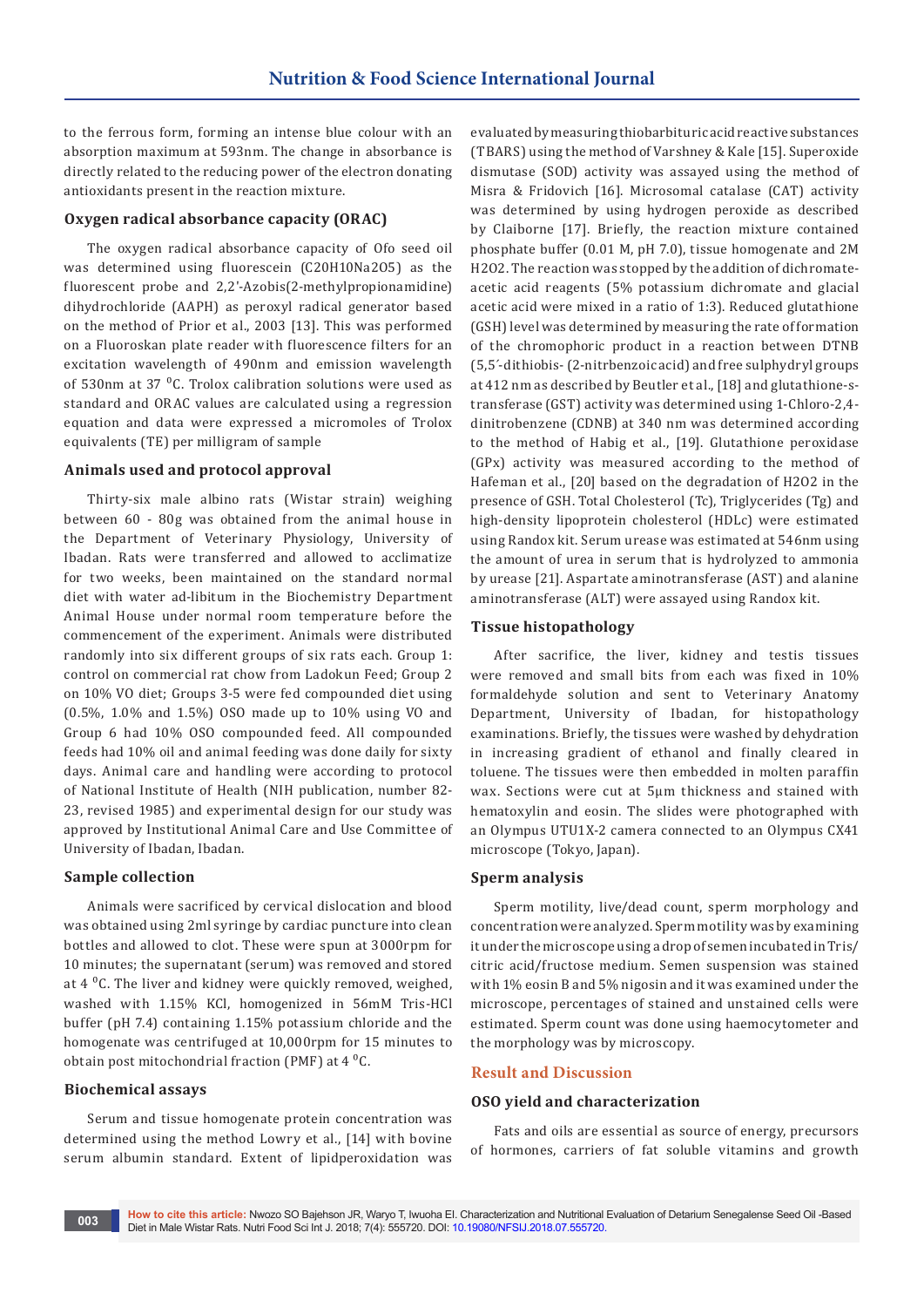promoters. Knowledge of exact chemical composition, purification and chemical modifications further enhances health benefits of oils [22]. Percentage yield of OSO extracted on dry matter basis was approximately 12.24 %, hence OSO is an average oil producing seed compared to oily seeds such as groundnut oil with over 40% yield. OSO is faintly brownish yellow in color, with no characteristic smell and a liquid at room temperature. Data obtained for physiochemical and chemical composition characterization from GC/MS are shown on Table 1. Solidification temperature ranged from 19-21 $^0$ C, while smoke point and flash point temperatures were  $186 \text{ °C}$  and  $205 \text{ °C}$  respectively. Low smoke point, flash point temperatures of 186 and 205  $^0C$  (Table 1) indicate that the oil is ignitable and it could breakdown easily at high temperatures; hence the oil should not be used at very high temperature for deep frying. Acid value is a measure of age, quality, stability and suitability for consumption of any oil [23-24]. Low acid value (2.8mg KOH/g) of OSO indicates reduced susceptibility to enzymatic degradation and the reduced iodine value an indicator of unsaturation and lowered susceptibility to hydrolysis and oxidative spoilage on storage

**Table 1:** Physicochemical parameter, in-vitro antioxidant property and GC/MS analysis of OSO.

[25]. The saponification value  $(161.50\pm2.53 \text{ mgKOH}/100g)$  of OSO was slightly low compared to other edible oils (palm oil 196-205mgKOH/100g, corn oil 187-196mgKOH/100g, ground nut oil 188-196mgKOH/100g, coconut oil 253mgKOH/100g and palm kernel oil 247mgKOH/100g) [26]. In-vitro antioxidant assay, mainly ORAC and FRAP of OSO was 64.0±3.76 (μmol/ TE/g) and 3.10±0.78 (μmol/AA/g) respectively. OSO had very low values of ORAC and FRAP and the oil is not be a rich source of antioxidants compared to other edible oils such as Olive oil with 42.18mmolTE/g [27]. The predominant chemical constituents, which are mostly triglycerides in OSO was oleic and linoleic acids and was approximately 80% by composition, this result was similar to that of Sowemimo et al., [28]. OSO has high concentration of monounsaturated fatty acids and this supports our physicochemical data as the oil remained in the liquid state at room temperature throughout the study duration. Unsaturated fatty acids in the diet are not only nutritionally essential but are healthy lipids as they play key role in the redistribution of plasma cholesterol between the plasma and tissues [7].

| Physicochemical parameter                   | Value            | GC/MS analysis              | Percentage composition (%) |  |
|---------------------------------------------|------------------|-----------------------------|----------------------------|--|
| Saponification value (mg KOH/g)             | $161.5 \pm 2.53$ | Linoleic acid               | 45.2                       |  |
| Iodine value $(mgI2/100g)$                  | $75.0 \pm 1.05$  | Oleic acid                  | 33.3                       |  |
| Peroxide value (m Eq/Kg)                    | $3.5 \pm 0.03$   | Dihydrogeniol / Citronellol | 8.6                        |  |
| Acid value (mg KOH)                         | $0.28 \pm 0.01$  | Palmitic acid               | 4.5                        |  |
| Specific gravity $(g/ml)$                   | $0.85 \pm 0.01$  | Myristic acid               | 2.3                        |  |
| Solidification/melting point $(^{\circ}C)$  | 19-21            | B-Myrcene                   | 1.4                        |  |
| Smoke point $(^{\circ}C)$                   | 186              | Isoledene                   | 1.4                        |  |
| Flash point $(^{\circ}C)$                   | 205              | Cyclohexanone               | 1.3                        |  |
| $FRAP$ (µmol/AA/g)                          | $3.10 \pm 0.78$  | Citral                      | 1.3                        |  |
| $64.0 \pm 3.76$<br>$ORAC$ ( $\mu$ mol/TE/g) |                  | (+) Cis-rose oxide          | 0.5                        |  |
|                                             |                  | Camphor                     | 0.2                        |  |

# **Proximate content of feed, changes in bodyweight and lipid profile**

Proximate content of control and test diets were done, there were no significant differences except in percentage fat. 10% OSO and 10% VO diets had approximately 41 and 27% more fat than control diet. Data obtained for serum lipid levels, body weight and organ weight are shown on (Table 2). All animals gained weight but there was almost 50g difference between rats on test diets VO or OSO (groups 2 & 6) compared to group 1 (control) which had 69% gain in weight. The Group 1 rats had the largest kidney, liver and testis weights compared to other groups; however, the kidney of rats on VO+OSO diet decreased significantly compared to control. The reduced weight gain in test animals compared to control might be attributed to a decrease in feed-acceptability, reduced feedintake and increased early satiety of high fat diet compared to commercial rat chow 10% OSO feed had over 50% fat content compared to commercial rat chow. Thus the decrease in bodyweight gain of rats in groups 2-6 maybe due to decreased feed-intake, reduction in the intake of drinking water, dietinduced anorexia or systemic toxicity. Consequently, rats on compounded-diet all had lower organ weights compared to control, possible as a result of lowered bodyweights of the rats, and hence organs were not swollen or inflamed OSO at the concentration used in this study is not nephrotoxic [29]. VO fed rats had elevated serum triglyceride, total cholesterol, HDLc and LDLc levels compared to groups 1 and 6 on control and 10%OSO diets respectively. The increase in Triglyceride, total cholesterol and LDLc was further elevated in rats on combined OSO and VO diet (groups 3, 4 and 5), while HLDc decreased in the same group. Consequently rats on combined oil diet had higher artherogenic index relative to groups 1 and 6. Also compared to group 2, the animals on OSO and VO+OSO had comparable total cholesterol and triglyceride values. Earlier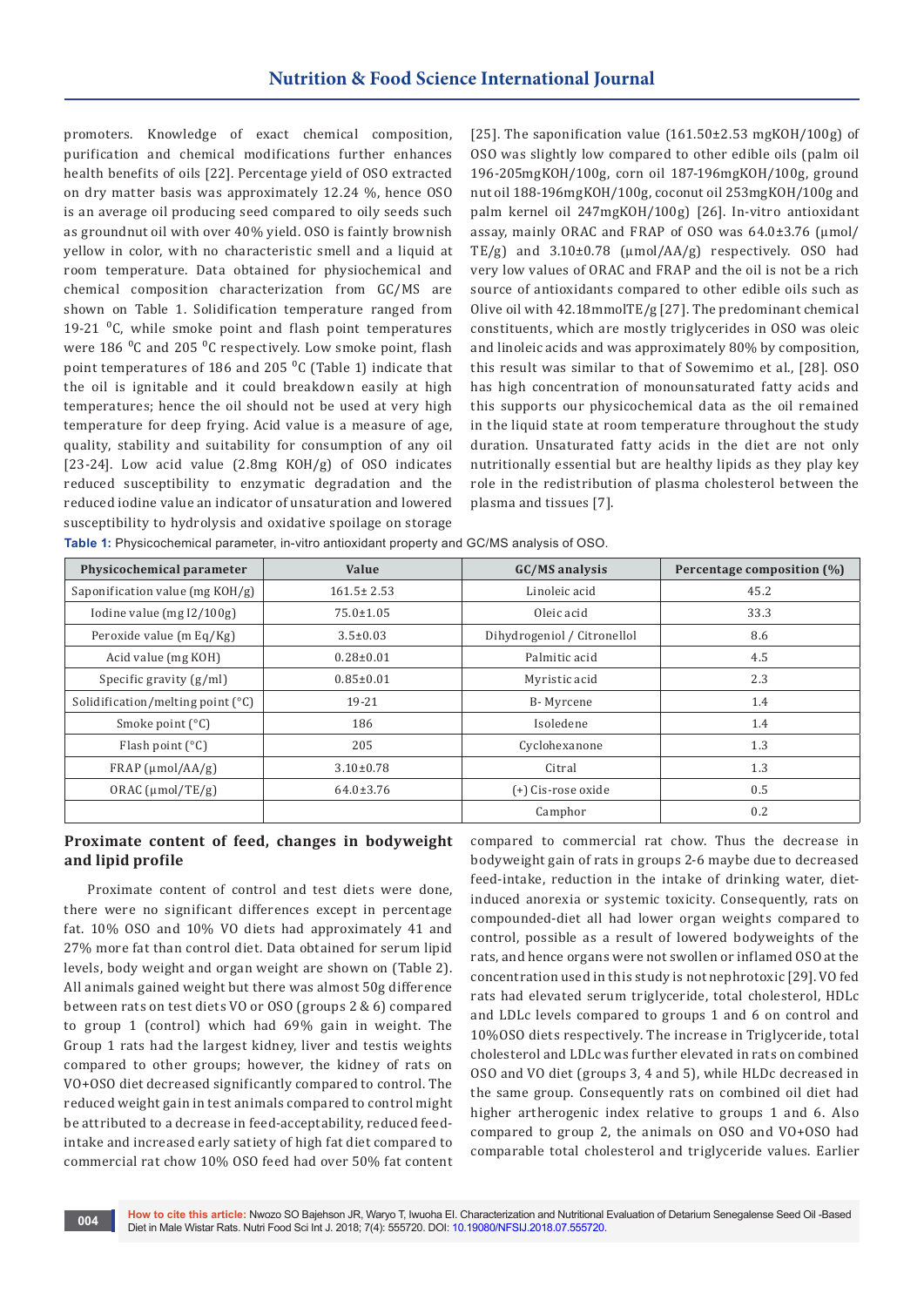# **Nutrition & Food Science International Journal**

evidence has shown that serum lipid levels can be altered by dietary intakes [5,6,30]. Serum lipids levels are a pointer to the metabolism of lipids and it could be used to predict predisposition to coronary heart disease (CHD). Dietary lipids have been shown to alter serum lipid levels [31]. An elevation in serum triglyceride levels enhances atherogensis and could trigger heart attack. High levels of LDLc are responsible for the development of atherosclerosis as it induces inflammations by producing leukocytes and cytokines in the endothelia tissue. OSO feeding elicited reduction in LDLc, total cholesterol and triglyceride compared to both control and VO only fed rats and could therefore protect against cardiovascular diseases development [32].

| Animal<br>treatment<br>group | Tg (mmol/I)          | <b>Tc</b><br>(mmol/I) | <b>HDLc</b><br>(mmol/I) | <b>LDLc</b><br>(mmol/I) | Atherogenic<br>index | % Increase<br>in $bwt(g)$ | Liver wt<br>(g) | Kidney wt<br>(g)   | <b>Testes wt</b><br>(g) |
|------------------------------|----------------------|-----------------------|-------------------------|-------------------------|----------------------|---------------------------|-----------------|--------------------|-------------------------|
| Group 1                      | $2.05 \pm 0.21$      | $1.20 \pm 0.02$       | $.00 \pm 0.02$          | $1.24 \pm 0.01 b$       | 1.24                 | 69                        | $5.19 \pm 0.07$ | $1.25 \pm 0.03$    | $2.37 \pm 0.27$         |
| Group 2                      | $3.20 \pm 0.39a$     | $2.15 \pm 0.35a$      | $.50 \pm 0.14a$         | $2.08 \pm 0.10a$        | 1.39                 | 54                        | $4.16 \pm 0.37$ | $0.82 \pm 0.09a$   | $2.27 \pm 0.26$         |
| Group 3                      | $3.30 \pm 0.39$ ab   | $2.13 \pm 0.12a$      | $1.25 \pm 0.21$         | $1.72 \pm 0.41a$ , b    | 1.38                 | 58                        | $4.51 \pm 0.64$ | $0.90 \pm 0.08a$   | $2.26 \pm 0.22$         |
| Group 4                      | $3.50 \pm 0.40a$     | $2.02 \pm 0.31a$      | $1.07 \pm 0.06 b$       | $1.99 \pm 0.15a$        | 1.86                 | 57                        | $4.53 \pm 0.96$ | $0.84 \pm 0.09a$   | $2.22 \pm 0.19$         |
| Group 5                      | $3.93 \pm 0.71a$ , b | $1.75 \pm 0.07a$      | $1.05 \pm 0.07 b$       | $1.36 \pm 0.04 b$       | 1.3                  | 53                        | $4.14 \pm 0.32$ | $0.76 \pm 0.04a$   | $2.14 \pm 0.11$         |
| Group 6                      | $2.20 \pm 0.71$ h    | $0.55 \pm 0.07$ ab    | $0.95 \pm 0.07 b$       | $0.97 \pm 0.07$ h       | 1.02                 | 57                        | $4.48 \pm 1.03$ | $0.65 \pm 0.05$ ab | $2.23 \pm 0.37$         |

**Table 2:** Effect of OSO based-diet on lipid profile, atherogenic index, percentage increase in bodyweight (bwt) and absolute organ weights wt (g).

Data are mean ± S.D of six rats; a,b are significant when compared to groups 1 and 2 respectively at ρ<0.05.

#### **OSO feeing and oxidative stress**

Antioxidants help to remove free radicals and chelate metal ions, thereby protecting the body by preventing tissue dysfunction by removal of oxidants in the body, thus modulating the levels of reactive oxygen species (ROS) present [33]. Hence, antioxidants scavenge ROS and could hinder lipid peroxidation. OSO feeding in rats caused an increase in the activities of SOD, CAT, GPx but decreased GSH and GST compared to control in the liver as shown on Table 3. Groups 2-5 rats on had higher values of SOD, CAT and GPx compared to group 6 on only OSO. Lipid peroxidation increased significantly in group 2 and 5 rats compared to group 1 (control), also group 6 on only OSO had lower liver MDA values than both control and VO given rats. The measurement of MDA is a well-established mechanism for evaluating cellular damage in both plant and animal tissue and is used as an index of oxidative stress in cells and tissues. Oxidative stress in biological membranes might alter the structure and function, as well as cause a total loss of biological function.

**Table 3:** Effect of OSO based-diet on sperm motility and morphology.

| Sperm motility/<br>Morphology | Group 1          | Group 2           | Group 3           | Group 4          | Group 5           | Group 6          |
|-------------------------------|------------------|-------------------|-------------------|------------------|-------------------|------------------|
| Sperm motility                | $56.67 \pm 5.77$ | $67.50 \pm 10.61$ | $65.00 \pm 7.07$  | $58.00 \pm 2.83$ | $55.00 \pm 7.07$  | $60.0 \pm 10.0$  |
| Live/Dead                     | $98.00 \pm 1.00$ | $96.50 \pm 2.12$  | $94.00 \pm 5.66$  | $96.50 \pm 2.12$ | $97.50 \pm 1.41$  | $97.00 \pm 1.73$ |
| Sperm count                   | $86.50 \pm 3.54$ | $76.50 \pm 6.36$  | $75.00 \pm 7.07$  | 71.33±7.77       | 77,00±4.24        | $90.33 \pm 7.64$ |
| Tailless head                 | $5.00 \pm 1.73$  | $4.00 \pm 1.00$   | $4.67 \pm 1.53$   | $5.33 \pm 0.58$  | $5.00 \pm 1.00$   | $3.67 \pm 1.15$  |
| Headless tail                 | $4.67 \pm 0.58$  | $4.33 \pm 1.53$   | $4.00 \pm 1.00$   | $4.33 \pm 1.43$  | $4.00 \pm 1.00$   | $4.33 \pm 1.52$  |
| Rudimentary tail              | $2.33 \pm 1.15$  | $2.00 \pm 1.00$   | $2.00 \pm 1.00$   | $2.00 \pm 1.00$  | $2.00 \pm 1.00$   | $2.00 \pm 1.00$  |
| Bent tail                     | $9.00 \pm 2.65$  | $7.33 \pm 0.58a$  | $10.7 \pm 1.53a$  | $10.7 \pm 0.58a$ | $10.7 + 1.15$     | $8.33 \pm 1.53$  |
| Curved tail                   | $9.00 \pm 3.00$  | $7.67 \pm 1.15a$  | $8.67 \pm 2.08h$  | $8.67 \pm 0.58$  | $10.7 \pm 2.89$ b | $9.33 \pm 0.58$  |
| Bent mid-piece                | $9.33 \pm 1.53$  | $7.33 \pm 0.58$   | $6.33 \pm 2.31 h$ | $10.3 \pm 1.53a$ | $10.3 \pm 2.52a$  | $9.00 \pm 1.00$  |
| Curved mid-piece              | $9.00 \pm 2.00$  | $8.00 \pm 1.00$   | $7.33 \pm 0.58$ b | $9.33 \pm 0.58$  | $9.67 \pm 2.89$   | $9.33 \pm 1.15$  |
| Looped tail                   | $2.67 \pm 0.58$  | $2.00 \pm 1.00$   | $2.00 \pm 1.00$   | $2.00 \pm 1.00$  | $2.00 \pm 1.00$   | $1.67 \pm 1.15$  |

Data are mean ± S.D of six rats; a,b are significant when compared to groups 1 and 2 respectively at ρ<0.05.

**How to cite this article:** Nwozo SO Bajehson JR, Waryo T, Iwuoha EI. Characterization and Nutritional Evaluation of Detarium Senegalense Seed Oil -Based Diet in Male Wistar Rats. Nutri Food Sci Int J. 2018; 7(4): 555720. DOI: [10.19080/NFSIJ.2018.07.555720](http://dx.doi.org/10.19080/NFSIJ.2018.07.555720). **<sup>005</sup>**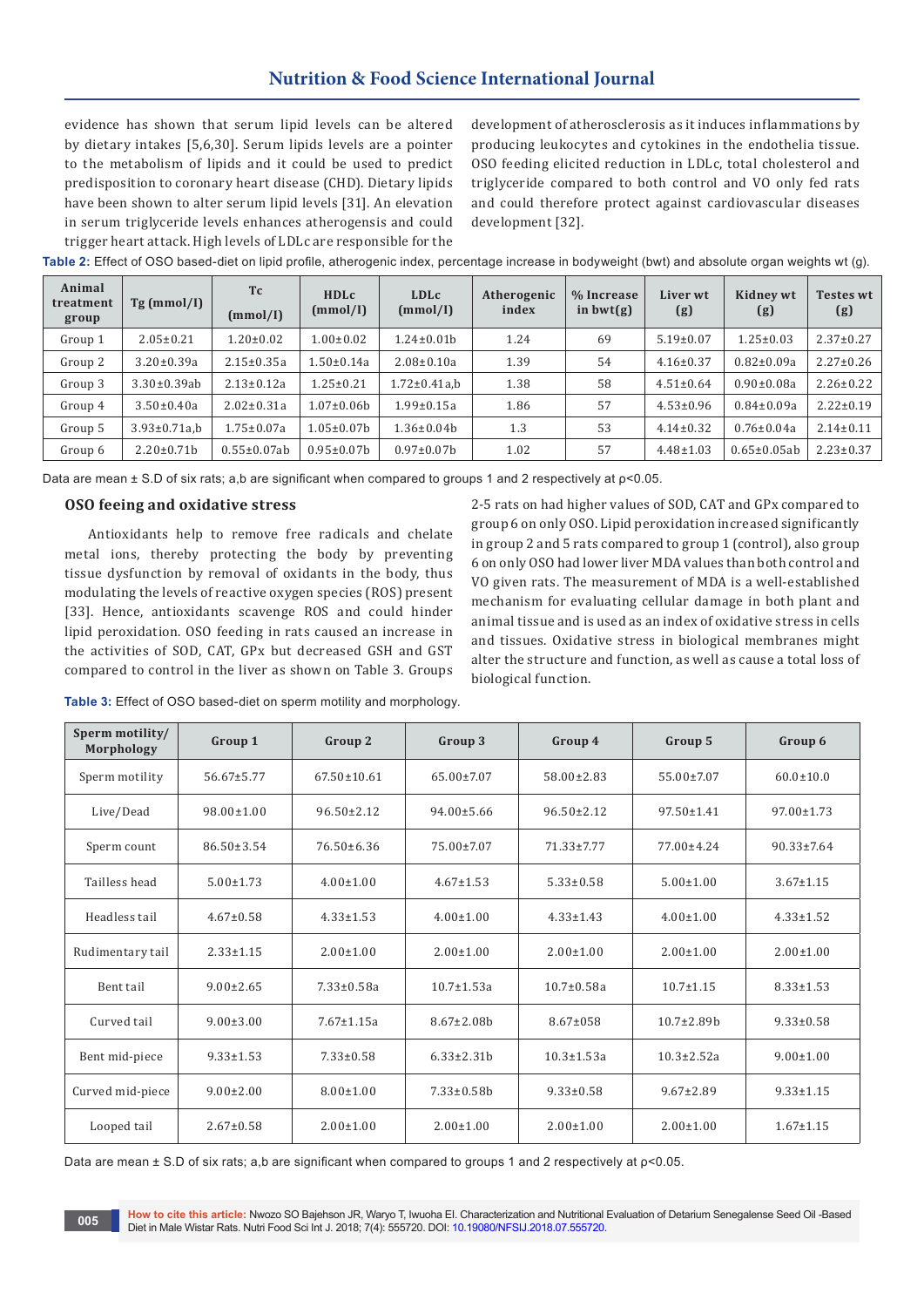#### **OSO and sperm motility/morphology**

Sperm motility and morphology data are on Table 4 and we observed that continual ingestion of OSO for eight weeks did not affect both parameters. It has been observed that oxidative stress is been linked to many conditions, such as increased levels of LDLc which could lead to hyperlipidermia [34]; male infertility and alterations in both sperm motility and morphology [35,36] and several other disease conditions. In this study it was only in rats on VO and VO+OSO (groups 3, 4 and 5) that we observed statistically significant differences in sperm morphology for bent tail, curved tail, bent mid-piece and curved mid-piece compared to both groups 1 and 6, hence OSO feeding does not alter both sperm motility and morphology.

**Table 4:** Effect of OSO based-diet on liver and kidney homogenate GSH, GST, GPx, CAT, SOD and MDA levels.

| <b>Treatment</b> | $GSH(\mu g)$<br>mg) | $GSH(\mu g/mg)$    | $GST(\mu g)$<br>$mg$ ) | $GST(\mu g)$<br>mg) | GPx (unit/mg)      | GPx(units/mg)       | <b>SOD</b><br>(unit/mg)<br>protein) | <b>SOD</b><br>(unit/mg)<br>protein) | CAT (units/mg)<br>protein) | CAT (units/mg)<br>protein) | <b>MDA</b><br>(units/mg<br>protein) | <b>MDA</b><br>(unit/mg)<br>protein) |
|------------------|---------------------|--------------------|------------------------|---------------------|--------------------|---------------------|-------------------------------------|-------------------------------------|----------------------------|----------------------------|-------------------------------------|-------------------------------------|
|                  | Liver               | Kidney             | Liver                  | Kidney              | Liver              | Kidney              | Liver                               | Kidney                              | Liver                      | Kidney                     | Liver                               | Kidney                              |
| Group 1          | $12.12 \pm 0.60$    | $14.23 \pm 4.51$   | $0.77 \pm 0.01$        | $0.56 \pm 0.01$     | 74.60±10.20        | 134.29±1.05         | $0.34 \pm 0.01$                     | $1.17 \pm 0.49$                     | 251.96±2.88                | $439.40 \pm 1.00$          | $1.35 \pm 0.01$                     | $1.00 \pm 0.01$                     |
| Group 2          | $6.86 \pm 0.93a$    | $6.17 \pm 0.94a$   | $0.88 + 0.03$          | $0.70 \pm 0.22$     | 149.38±17.09a      | 305.82±10.19a       | $0.97 \pm 0.08a$                    | $1.90 \pm 0.16$                     | 506.69±44.1a               | 1002.15±35.56a             | $2.57 \pm 0.74a$                    | $2.27 \pm 0.15a$                    |
| Group 3          | $8.62 \pm 0.15$ a.b | 8.83±1.12ab        | $0.64 \pm 0.19$        | $0.85 \pm 0.11$     | $99.22 \pm 0.63 b$ | 240.65±47.54ab      | $0.79 \pm 0.10a$                    | $1.24 \pm 0.11$                     | 363.73±10.95b              | 787.23±152.90ab            | $1.96 \pm 0.95$                     | $2.17 \pm 0.15a$                    |
| Group 4          | $8.51 \pm 0.60$ ab  | $9.78 \pm 0.83$ ab | $0.67 \pm 0.03$        | $0.74 \pm 0.10$     | 165.33±10.94a      | $111.52 \pm 20.62b$ | $0.96 \pm 0.15a$                    | $1.48 \pm 0.71$                     | 507.04±88.38a              | 473.31±151.38a             | $1.74 \pm 0.11$                     | $1.69 \pm 0.37$                     |
| Group 5          | $9.89 \pm 0.45$ a.b | $8.94 \pm 1.20a$   | $0.93 \pm 0.25$        | $0.67 \pm 0.18$     | 175.43±33.75a      | 251.96±8.81ab       | $0.95 \pm 0.60a$                    | $1.58 + 0.34$                       | 531.11±89.60ab             | 824.42±2.75a               | $4.30 \pm 0.27$ ab                  | $2.01 \pm 0.19a$                    |
| Group 6          | $11.91 \pm 2.10b$   | $13.83 \pm 1.22b$  | $0.59 + 0.12$          | $0.60 \pm 0.13$     | 97.85±3.75b        | 131.77±9.65b        | $0.76 \pm 0.27$                     | $1.70 \pm 0.78$                     | 332.88±10.49b              | 639.37±51.92b              | $1.24 \pm 0.67$ b                   | $1.34 \pm 0.83 b$                   |

Data are mean ± S.D of six rats; a,b are significant when compared to groups 1 and 2 respectively at ρ<0.05.

#### **OSO and markers of tissue toxicity**

Toxicological effects of OSO feeding were evaluated on serum, liver, kidney and testis. Serum urea, serum and tissue protein concentrations are values of AST and ALT levels in OSO fed rats. Serum ALT levels were lowest in rats fed either VO or VO+OSO diets, with control rats having higher values than OSO only. AST increased in groups 1 and 6, while animals in group 2 on VO had reduced values with group 4 rats having the lowest. Aminotransferases could serve to predict tissue damage as ALT and AST are usually present in the organs and are only found in copious amounts in the blood after tissue injury as they are released into cellular flow from affected organs [37]. OSO feeding caused a decrease in AST and ALT compared to control rats, thus implying that OSO-base diet could protect the integrity of the liver. OSO feeding caused an increase in urea level compared to control, group3 had the highest value and group 6 on OSO only had urea level which was slightly lower than group 2 on VO diet. Kidney protein concentration decreased by 50% rats in groups 2 & 5, with group 6 on 10%OSO diet having the highest protein concentration. Liver protein concentration similarly decreased by over 60% in group 5 while rats in group 6 on 10%OSO diet had only 10% decrease relative to control. Serum protein levels was not affected in this study and there were no statistical differences,

but kidney and liver protein concentrations decreased in test diet fed groups compared to control, only in group 6 did protein content increase relative to control. Serum urea levels increased slightly in groups 6 and 2 rats compared to group 1 on control feed but it was not statistically significant. Fluctuations in serum and organ protein concentration might serve as pointer to nutrient utilization and disease state [29], especially as there were no significant differences in body weights of rats at onset of experiment and the only difference in test diet was the oil used.

#### **OSO feeding and tissue histopathology**

Photomicrograph of liver, kidney and testis of rats fed OSO was done but only that of the liver is shown in Figures 1, as kidney and testis tissue did not have any lesions, just normal tissue histology and were not shown for simplicity of data, however liver tissue was affected by ingestion of OSO either alone or augmented with VO in this study. 10%OSO fed group 6 rats had diffuse cellular infiltration by mononuclear cells, group 2 0n VO only diet had mild diffuse vacuolar degeneration, rats in group 3-5 on combined VO/OSO diet had mild diffuse vacuolar degeneration, hepatocytes around the central vein were vacuolated and showed diffuse vacuolar degeneration, very mild periportal cellular infiltration respectively [Table 4].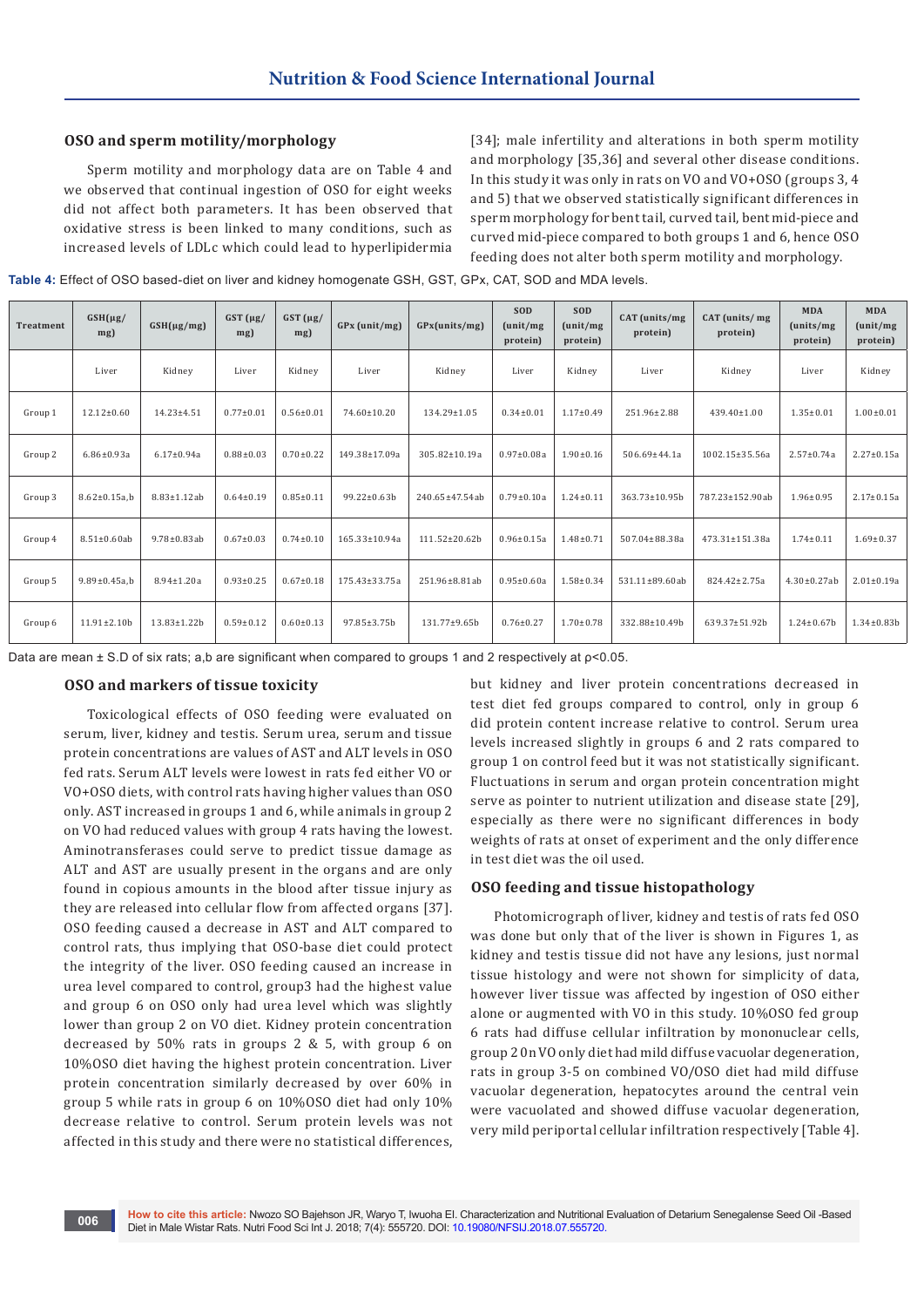# **Nutrition & Food Science International Journal**

| Animal<br>treatment group | AST (U/I)             | ALT (U/I)            | Urea $(mg/dl)$  | Serum protein<br>((mg/dl)) | Liver protein<br>((mg/dl)) | Kidney protein<br>(mg/dl) |
|---------------------------|-----------------------|----------------------|-----------------|----------------------------|----------------------------|---------------------------|
| Group 1                   | 79.00±1.41            | $36.79 \pm 1.26$     | $6.90 \pm 0.61$ | $3.26 \pm 0.04$            | $3.26 \pm 0.25$            | $1.77 \pm 0.01$           |
| Group 2                   | $56.50 \pm 2.12a$     | $32.10 \pm 0.60a$    | $7.89 \pm 0.53$ | $3.41 \pm 0.46$            | $1.85 \pm 0.84$            | $1.15 \pm 0.67$           |
| Group 3                   | $47.00 \pm 1.41$ a.b  | $28.93 \pm 1.25 a.b$ | $8.86 \pm 0.94$ | $3.33 \pm 0.27$            | $1.86 \pm 0.50$            | $0.87 \pm 0.26$           |
| Group 4                   | $43.00 \pm 2.83$ a,b  | $27.74 \pm 1.03$ a.b | $6.37 \pm 0.67$ | $3.28 \pm 0.49$            | $2.05 \pm 1.44$            | $2.35 \pm 0.34$           |
| Group 5                   | $49.00 \pm 2.834$ a.b | $30.11 \pm 0.57$ a.b | $7.54 \pm 1.48$ | $3.45 \pm 0.19$            | $1.21 \pm 0.18$            | $0.78 \pm 0.20$           |
| Group 6                   | $72.50 \pm 2.12$ a.b  | $32.62 \pm 1.02a$    | $8.13 \pm 0.67$ | $3.44 \pm 0.29$            | $2.85 \pm 0.60$            | $1.83 \pm 0.12$           |

**Table 5:** Effect of OSO based diet on serum AST, ALT, Urea level, serum, kidney and liver tissue protein concentrations.

Data are mean ± S.D of six rats; a,b are significant when compared to groups 1 and 2 respectively at ρ<0.05.



**Figure 1:** Liver tissue histopathology.

- a) Group 1: Moderate periportal cellular infiltration.
- b) Group 2: Mild diffuse vacuolar degeneration.
- c) Group 3: Mild diffuse vacuolar degeneration.
- d) Group 4: The hepatocytes around the central vein are vacuolated.
- e) Group 5: Diffuse vacuolar degeneration, very mild periportal cellular infiltration.
- f) Group 6: Diffuse cellular infiltration by mononuclear cells.

#### **Conclusion**

We have shown that OSO, though not an oil rich plant, with low ORAC and FRAP values, that continual ingestion of OSO compounded feed for sixty days is not hepatotoxic or nephrotoxic, it could produce healthy lipid profile in rats; however, there is need for caution based on histopathology results of the liver tissue.

#### **Acknowledgment**

We acknowledge Ms. Fanie Rautenbach of Antioxidant Laboratory, Cape Peninsula University of Technology, Cape Town for fluorometric ORAC and spectrophotometric FRAP assays, Mr. Lucky Mokwena of Mass Spectrophotometry Unit in Stellenbosch University, Cape town for GC/MS data and OPCW for short term fellowship (L/ICA/168239/11) in SensorLab, Chemistry Department, University of Western Cape, Cape town which made the characterization of the oil possible.

#### **References**

- 1. World Health Organization (2003) Organização de Alimentos e Agricultura das Naçõe Unidas. Manual das necessidades nutricionais humanas. São Paulo: Atheneu, Brazil.
- 2. [Natali MRM, Miranda Neto MH, Orsi AM \(2000\) Effect of hypoproteic](http://periodicos.uem.br/ojs/index.php/ActaSciBiolSci/article/viewFile/2949/2131)  [diet supply on adult rat Wistar rat \(](http://periodicos.uem.br/ojs/index.php/ActaSciBiolSci/article/viewFile/2949/2131)*Rattus Norvegicus*). Acta Sci 22(2): [567-571.](http://periodicos.uem.br/ojs/index.php/ActaSciBiolSci/article/viewFile/2949/2131)
- 3. [Sano A, Uchida R, Saito M, Shioya N, Komori Y, et al. \(2007\) Beneficial](https://www.ncbi.nlm.nih.gov/pubmed/17616006)  [effects of grape seed extract on malondialdehyde- modified LDL. J](https://www.ncbi.nlm.nih.gov/pubmed/17616006)  [Nutri Sci Vitaminol 53\(2\): 174-182.](https://www.ncbi.nlm.nih.gov/pubmed/17616006)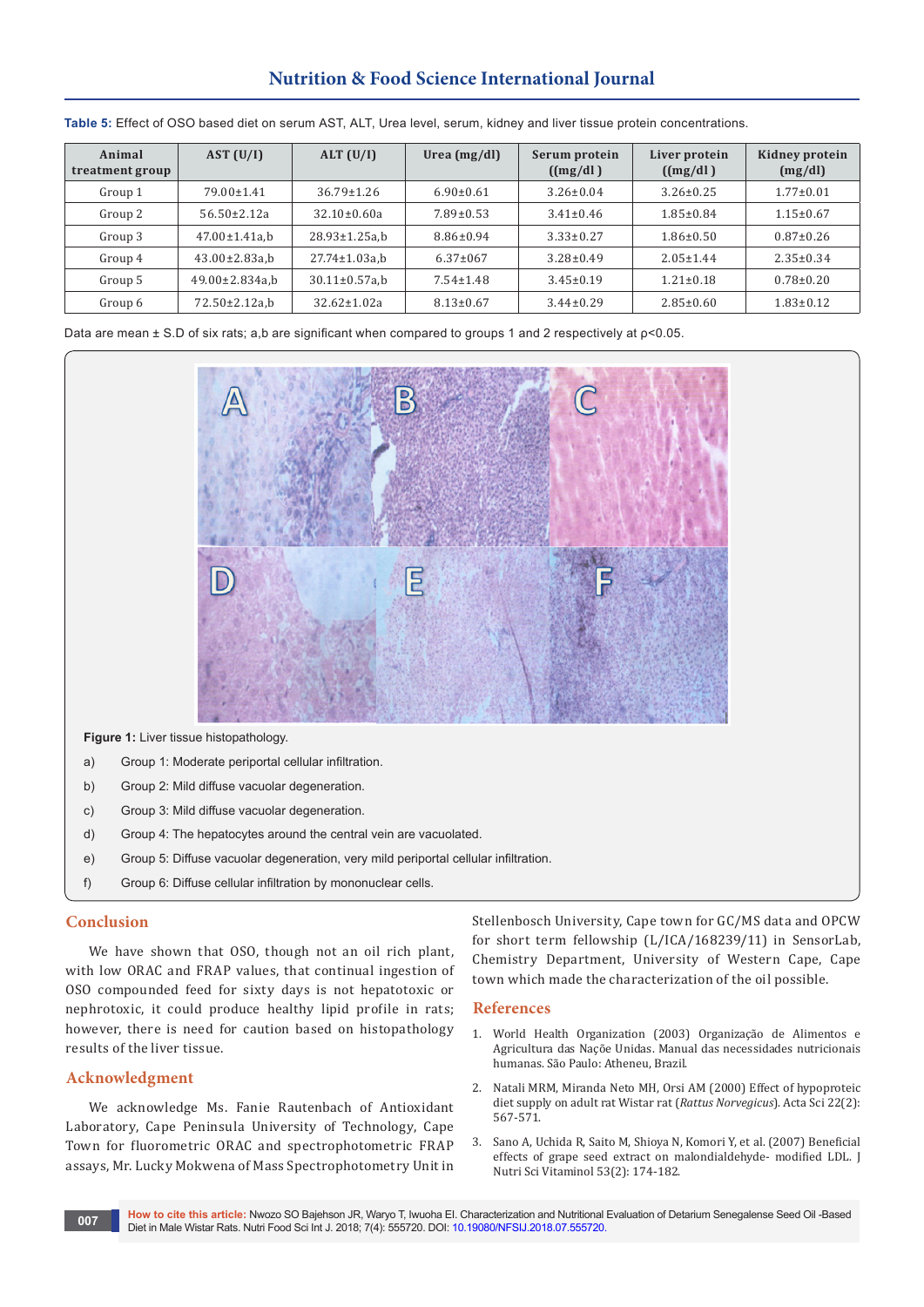- 4. Food and Nutrition Board (2002) Institute of Medicine. Dietary fats: total fats and fatty acids. Dietary reference intakes for energy, carbohydrate, fiber, fat, fatty acids, cholesterol, protein and amino acid. National Academy Press Washington, USA, pp. 422-541.
- 5. [Davidson MH \(2013\) Omega-3-faty acids: new insights into the](https://www.ncbi.nlm.nih.gov/pubmed/24184945)  [pharmacology and biology of docosahexaenoic acid, docosapentaenoic](https://www.ncbi.nlm.nih.gov/pubmed/24184945)  [acid, and eicosapentaenoic acid. Curr Opin Lipidol 24\(6\): 467-474.](https://www.ncbi.nlm.nih.gov/pubmed/24184945)
- 6. [Nakamura MT, Nara TY \(2004\) Structure, function, and dietary](https://www.ncbi.nlm.nih.gov/pubmed/15189125)  [regulation of delta6, delta5, and delta9 desaturases. Annu Rev Nutr](https://www.ncbi.nlm.nih.gov/pubmed/15189125)  [24: 345-376.](https://www.ncbi.nlm.nih.gov/pubmed/15189125)
- 7. [Hu FB, Manson JE, Willet WC \(2001\) Types of dietary fat and the risk](https://www.ncbi.nlm.nih.gov/pubmed/11293467)  [of coronary heart](https://www.ncbi.nlm.nih.gov/pubmed/11293467)
- 8. [disease: A critical review. JAM Coll Nutr 20\(1\): 5-19.](https://www.ncbi.nlm.nih.gov/pubmed/11293467)
- 9. [Nkafamiya II, Modibbo UU, Manji A J, Haggai D \(2007\) Nutrient content](http://www.academicjournals.org/article/article1379775460_Nkafamiya%20et%20al.pdf)  [of seeds of some wild plants. African JBiotech 6\(14\): 1665-1669.](http://www.academicjournals.org/article/article1379775460_Nkafamiya%20et%20al.pdf)
- 10. [Akpata MI, Miachi OE \(2001\) Proximate composition and selected](https://www.ncbi.nlm.nih.gov/pubmed/11678435)  [functional properties of Detarium macrocarpum. Plant Foods Human](https://www.ncbi.nlm.nih.gov/pubmed/11678435)  [Nutr 56\(4\): 297-302.](https://www.ncbi.nlm.nih.gov/pubmed/11678435)
- 11. [Onyechi UA, Judd PA, Ellis PR \(1998\) African plant foods rich in](https://www.ncbi.nlm.nih.gov/pubmed/9924263)  [nonstarch polysaccharides reduce postprandial blood glucose and](https://www.ncbi.nlm.nih.gov/pubmed/9924263)  [insulin concentrations in healthy human subject. Br J Nutr 80\(5\): 419-](https://www.ncbi.nlm.nih.gov/pubmed/9924263) [428.](https://www.ncbi.nlm.nih.gov/pubmed/9924263)
- 12. AOAC (1990) AOAC Official methods of analysis (15<sup>th</sup> Ed) Association of Official
- 13. Analytical Chemists. Washington DC, USA.
- 14. [Benzie IFF, Strain JJ \(1999\) Ferric reducing/antioxidant power assay:](https://www.ncbi.nlm.nih.gov/pubmed/9916193)  [Direct measure of total antioxidant activity of biological fluids and](https://www.ncbi.nlm.nih.gov/pubmed/9916193)  [modified version for simultaneous measurement of total antioxidant](https://www.ncbi.nlm.nih.gov/pubmed/9916193)  [power and ascorbic acid concentration. Methods in Enzymology 299:](https://www.ncbi.nlm.nih.gov/pubmed/9916193)  [15-27.](https://www.ncbi.nlm.nih.gov/pubmed/9916193)
- 15. [Prior RL, Hoang H, Gu L,Wu X, Bacchiocca M, et al. \(2003\) Assays for](https://www.ncbi.nlm.nih.gov/pubmed/12744654)  [hydrophilic and lipophilic antioxidant capacity \(ORACFL¬\) of plasma](https://www.ncbi.nlm.nih.gov/pubmed/12744654)  [and other biological and food samples. J Agric Food Chem 51\(11\):](https://www.ncbi.nlm.nih.gov/pubmed/12744654)  [3273-3279.](https://www.ncbi.nlm.nih.gov/pubmed/12744654)
- 16. [Lowry OH, Rosenbrough NJ, Farr AI, Randall RJ \(1951\) Protein](https://www.ncbi.nlm.nih.gov/pubmed/14907713)  [Measurement with Folin-Phenol reagent. J Biol Chem 193\(1\): 265](https://www.ncbi.nlm.nih.gov/pubmed/14907713)  [-275.](https://www.ncbi.nlm.nih.gov/pubmed/14907713)
- 17. [Varshney R, Kale RK \(1990\) Effects of Calmodulin antagonists on](https://www.ncbi.nlm.nih.gov/pubmed/1977818)  [radiation- induced lipid peroxidation in microsomes. Int J Radiat Biol](https://www.ncbi.nlm.nih.gov/pubmed/1977818)  [58\(5\): 733-743.](https://www.ncbi.nlm.nih.gov/pubmed/1977818)
- 18. [Misra HP, Fridovich I \(1972\) The role of superoxide anion in the](https://www.ncbi.nlm.nih.gov/pubmed/4623845)  [autoxidation of epinephrine and a simple assay for superoxide](https://www.ncbi.nlm.nih.gov/pubmed/4623845)  [dismutase. J Biol Chem 24\(10\): 3170-3175.](https://www.ncbi.nlm.nih.gov/pubmed/4623845)
- 19. Claiborne A (1989) Catalase activity. In: Handbook of Methods for Oxygen Radical Research, Greenwald AR (Ed), CRC Press, Florida, USA, pp. 234-242.
- 20. [Beutler E, Duron O, Kelly BM \(1963\) Improved method for the](https://www.ncbi.nlm.nih.gov/pubmed/13967893)  [determination of Blood](https://www.ncbi.nlm.nih.gov/pubmed/13967893)
- 21. [glutathione. J Lab Clin Med 61: 882-888.](https://www.ncbi.nlm.nih.gov/pubmed/13967893)
- 22. [Habig WH, Pabst MJ, Jacoby WB \(1974\) Glutathione-S-transferases.](https://www.ncbi.nlm.nih.gov/pubmed/4436300)  [The first enzymatic step in mercapturic acid formation. J Biol Chem](https://www.ncbi.nlm.nih.gov/pubmed/4436300)  [249\(22\): 7130-7139.](https://www.ncbi.nlm.nih.gov/pubmed/4436300)
- 23. [Hafeman DG, Sunde RA, Hoekste WG \(1974\) Effect of dietary selenium](https://www.ncbi.nlm.nih.gov/pubmed/4823943)  [on erythrocyte and liver glutathione peroxidase in the rat. J Nutr](https://www.ncbi.nlm.nih.gov/pubmed/4823943)  [104\(5\): 580-587.](https://www.ncbi.nlm.nih.gov/pubmed/4823943)
- 24. [Fawcett JK, Scott JF \(1960\) A new semimicro method for determination](https://www.ncbi.nlm.nih.gov/pubmed/13821779/)  [of urea. J. Clin. Pathol. 13: 156-159.](https://www.ncbi.nlm.nih.gov/pubmed/13821779/)
- 25. Asif M (2010) A review on purification and chemical modification of oils and fats T. Ph.
- 26. Res 4: 16-27.
- 27. Kardash E, Turyan YI (2005) Acid value determination in vegetable oils by indirect titration in aqueous alcohol media. Croatia Chem Acta 78: 99-103.
- 28. [Akubugwo IE, Chinyere GC, Ugbogu AE \(2008\) Comparative studies](http://agris.fao.org/agris-search/search.do?recordID=DJ2012053631)  [on oils from some](http://agris.fao.org/agris-search/search.do?recordID=DJ2012053631)
- 29. [common plant seeds in Nigeria. Pak J Nutr 7: 570-573.](http://agris.fao.org/agris-search/search.do?recordID=DJ2012053631)
- 30. [Popoola TOS, Yangomodou OD \(2006\) Extraction, properties and](https://scialert.net/fulltext/?doi=biotech.2006.38.41)  [utilization potentials of cassava seed oil. Biotechnology 5: 38-41.](https://scialert.net/fulltext/?doi=biotech.2006.38.41)
- 31. FAO/WHO (1963) Fats, oil and related products, food standard program in codex alimentarius commission. Food and Agricultural Organization of the United Nations, World Health Organization, Rome, Italy, pp. 33-35.
- 32. Sano A, Uchida R, Saito M, Shioya N, Komori Y, et al. (2007) Beneficial effects of grape seed extract on malondialdehyde- modified LDL. J Nutri Sci Vitaminol 53(2): 174-182.
- 33. [Sowemimo AA, Pendota C, Okoh B, Omotosho T, Idika N, et al. \(2011\)](https://www.ajol.info/index.php/ajb/article/view/95762)  [Chemical composition, antimicrobial activity, proximate analysis and](https://www.ajol.info/index.php/ajb/article/view/95762)  [mineral content of the seed of Detarium senegalense JF Gmelin African](https://www.ajol.info/index.php/ajb/article/view/95762)  [J. Biotechnology 10\(48\): 9875-9879.](https://www.ajol.info/index.php/ajb/article/view/95762)
- 34. [Oladiji AT, Abodunrin TP, Yakubu MT \(2010\) Toxicological evaluation](https://www.ncbi.nlm.nih.gov/pubmed/20060029)  [of Tetracarpedium conophorum nut-based diet in rats. Food and Chem](https://www.ncbi.nlm.nih.gov/pubmed/20060029)  [Tox \(48\): 898.](https://www.ncbi.nlm.nih.gov/pubmed/20060029)
- 35. [Nwozo SO, Orojobi BF, Adaramoye OA \(2011\) Hypolipidemic](https://www.ncbi.nlm.nih.gov/pubmed/21244241)  [and antioxidant potentials of Xylopia aethiopica seed extract in](https://www.ncbi.nlm.nih.gov/pubmed/21244241)  [hypercholesterolaemic rats. Journal of Medicinal Foods 14\(1-2\): 114-](https://www.ncbi.nlm.nih.gov/pubmed/21244241) [119.](https://www.ncbi.nlm.nih.gov/pubmed/21244241)
- 36. [Gilani GS, Ratnayaka WMN, Brooks SPJ, Botting HG, Plouffe LJ, et](https://www.sciencedirect.com/science/article/pii/S0271531701004055)  [al. \(2002\) Effects of dietary protein and fat on cholesterol and fat](https://www.sciencedirect.com/science/article/pii/S0271531701004055)  [metabolism in rats. Nutr Res 22: 297-311.](https://www.sciencedirect.com/science/article/pii/S0271531701004055)
- 37. [De Guzman G, Ysrael M, Dacanay A, Dimaano J \(2013\) Comparative](https://pdfs.semanticscholar.org/5c61/1946d9e72a513a854be473238eb27cad4bfc.pdf)  [hypolipidemic properties between the lyophilized fruit juice of](https://pdfs.semanticscholar.org/5c61/1946d9e72a513a854be473238eb27cad4bfc.pdf)  [Morinda citrifolia L. \(Rubiaceae\) and lyophilized commercial noni](https://pdfs.semanticscholar.org/5c61/1946d9e72a513a854be473238eb27cad4bfc.pdf)  [juice in triton and atherogenic diet-induced dyslipidemic rats. Intl J](https://pdfs.semanticscholar.org/5c61/1946d9e72a513a854be473238eb27cad4bfc.pdf)  [Pharm Teach Prac 4\(2\): 631-635.](https://pdfs.semanticscholar.org/5c61/1946d9e72a513a854be473238eb27cad4bfc.pdf)
- 38. [Ochsendorf FR \(1999\) Infections in the male genital tract and reactive](https://www.ncbi.nlm.nih.gov/pubmed/10582780)  [oxygen species. Human Reprod Update 5\(5\): 399-420.](https://www.ncbi.nlm.nih.gov/pubmed/10582780)
- 39. [Martins PJF, Azzalis LA, de Oliviera AC, Fernades L, Tufik S, et al.](http://agris.fao.org/agris-search/search.do?recordID=US2016B00456)  [\(2013\) Effect of chow and liquid diet on liver integrity and antioxidant](http://agris.fao.org/agris-search/search.do?recordID=US2016B00456)  [defense in sleep deprived male rats, Nutrition and Food Sciences 3: 5.](http://agris.fao.org/agris-search/search.do?recordID=US2016B00456)
- 40. [Agarwal A, Saleh RA \(2002\) Role of oxidants in male fertility: rationale,](https://www.ncbi.nlm.nih.gov/pubmed/12516754)  [significance and treatment. Urol Clin North Am 29\(4\): 817-827.](https://www.ncbi.nlm.nih.gov/pubmed/12516754)
- 41. [Vernet P, Aitkenm RJ, Drevet JR \(2004\) Antioxidant strategies in the](https://www.ncbi.nlm.nih.gov/pubmed/15109742)  [epididymis. Mol Cell Endocrinol. 216\(1-2\): 31-39.](https://www.ncbi.nlm.nih.gov/pubmed/15109742)
- 42. [Shahjahan M, Sabitha KE, Jamu M, Shyamala-Devi CS \(2004\) Effect](https://www.ncbi.nlm.nih.gov/pubmed/15489557)  [of Solanum trilobatum against carbon tetrachloride induced hepatic](https://www.ncbi.nlm.nih.gov/pubmed/15489557)  [damage in albino rats. Indian J Med Res 120\(3\): 194-198.](https://www.ncbi.nlm.nih.gov/pubmed/15489557)